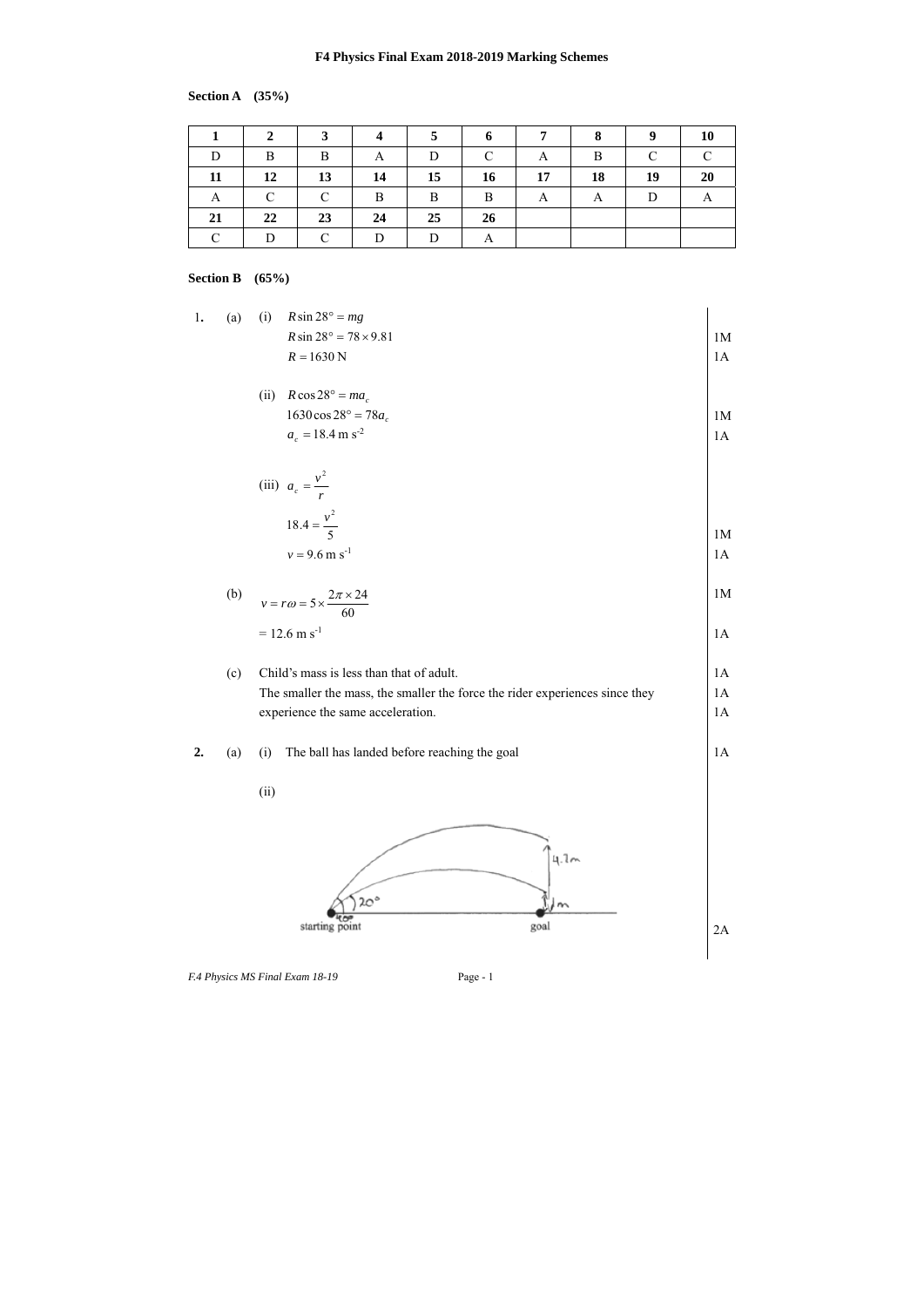|    | (b) | $11 = 27 \cos 15^\circ t$<br>(i)<br>$t = 0.422$ s                                                                                                                                                                                                                                           | 1 <sub>M</sub>       |
|----|-----|---------------------------------------------------------------------------------------------------------------------------------------------------------------------------------------------------------------------------------------------------------------------------------------------|----------------------|
|    |     | $s = 27 \sin 15^\circ \times 0.422 + \frac{1}{2}(-9.81)(0.422)^2 = 2.08 \text{ m}$                                                                                                                                                                                                          |                      |
|    |     | The top of the ball on reaching the goal = $2.08 + 0.22 = 2.3$ m < 2.4 m<br>Hence, the goal will be scored.                                                                                                                                                                                 | 1 <sub>M</sub><br>1A |
|    |     | Air resistance is in the opposite direction to the ball's motion.<br>(ii)<br>The ball will decelerate so the ball will not travel as far (Or this reduces the<br>maximum height the ball reaches Or the ball is in the air for less time Or the<br>ball will take longer to reach the goal) | 1A<br>1A             |
|    |     |                                                                                                                                                                                                                                                                                             |                      |
| 3. | (a) | Convex lens                                                                                                                                                                                                                                                                                 | 1A                   |
|    | (b) | $\frac{1}{u} + \frac{1}{-2u} = \frac{1}{6}$                                                                                                                                                                                                                                                 | 1 <sub>M</sub>       |
|    |     | $u = 3$ cm                                                                                                                                                                                                                                                                                  | 1A                   |
|    | (c) | Thicker lens have smaller focal length.<br>With the same object distance, magnification will be larger.                                                                                                                                                                                     | 1M<br>1A             |
| 4. | (a) | Particle $P$ is moving downwards.                                                                                                                                                                                                                                                           | 1A                   |
|    | (b) | $v = 0.14/2 = 0.7$ m s <sup>-1</sup>                                                                                                                                                                                                                                                        | 1 <sub>M</sub><br>1A |
|    |     | $f = \frac{v}{\lambda} = \frac{0.7}{0.04} = 17.5$ Hz                                                                                                                                                                                                                                        |                      |
|    | (c) | distance $PQ = 14$ cm = $\frac{14}{4} = 3.5\lambda$                                                                                                                                                                                                                                         | 1 <sub>M</sub>       |
|    |     | They vibrate in anti-phase                                                                                                                                                                                                                                                                  | 1A                   |
| 5. | (a) | emitter<br>air                                                                                                                                                                                                                                                                              |                      |
|    |     | sensor                                                                                                                                                                                                                                                                                      | 1A                   |
|    |     | windshield                                                                                                                                                                                                                                                                                  |                      |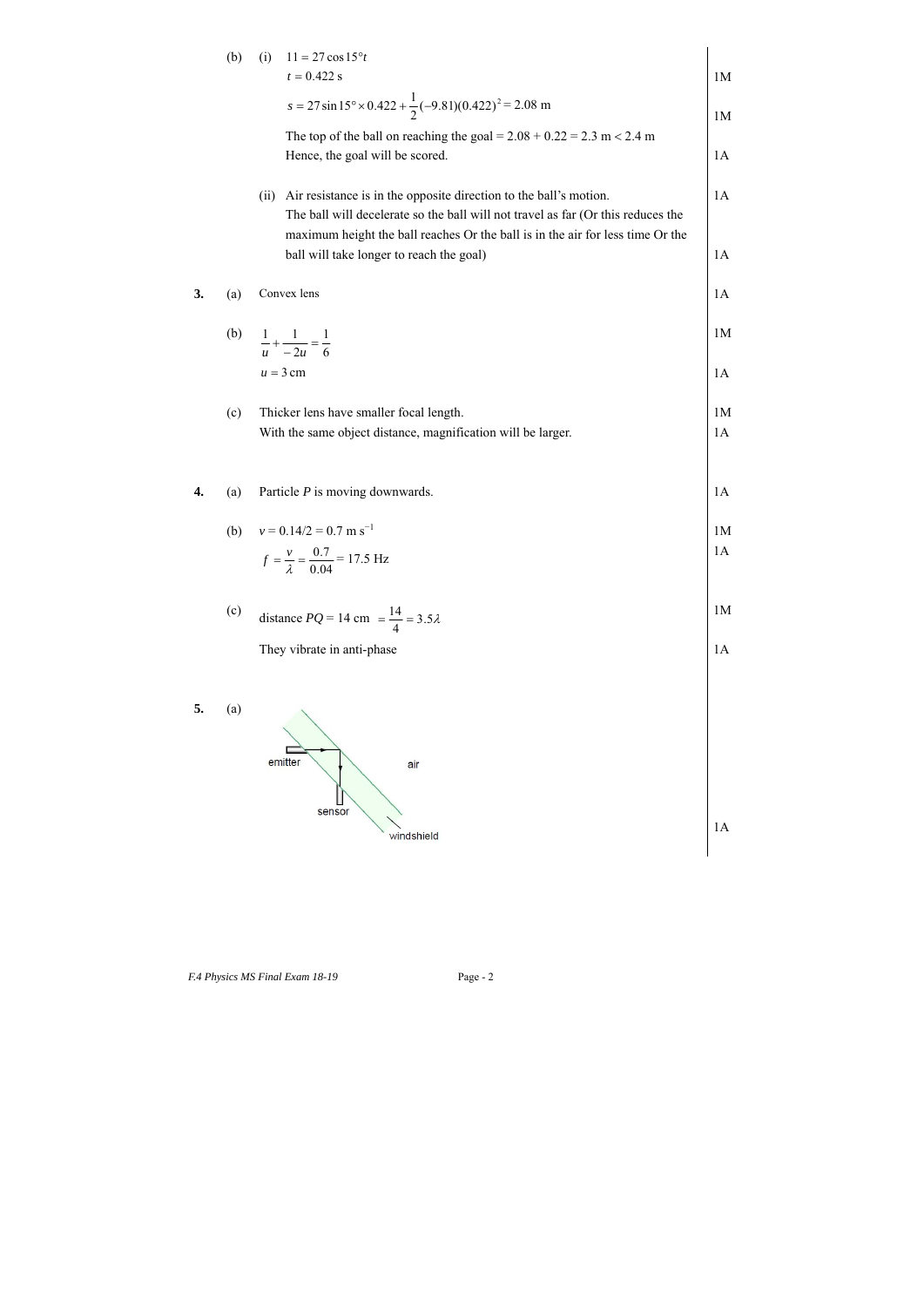|    | (b) | water droplet                                                                                          |                |
|----|-----|--------------------------------------------------------------------------------------------------------|----------------|
|    |     | air<br>emitter                                                                                         |                |
|    |     |                                                                                                        |                |
|    |     | sensor                                                                                                 |                |
|    |     | windshield                                                                                             | 1A             |
|    | (c) | glass-air interface: $c = \sin^{-1}(\frac{1}{1 \cdot 71}) = 35.8^{\circ}$                              |                |
|    |     |                                                                                                        | 1A             |
|    |     | glass-water interface: $c = \sin^{-1}(\frac{1.33}{1.71}) = 51.1^{\circ}$                               | 1A             |
|    |     | Since the angle of incidence is $45^{\circ}$ , total internal reflection will occur when the           |                |
|    |     | glass is dry but not when the glass is wet.                                                            | 1A             |
| 6. | (a) | Push or pull the piston to a new position.                                                             | 1A             |
|    |     | Record the pressure $p$ of the Bourdon gauge and the volume $V$ of the gas in the                      | 1A             |
|    |     | syringe.                                                                                               |                |
|    |     | Repeat with different volumes and take several sets of data.                                           | 1A             |
|    |     | Plot p against $\frac{1}{V}$ and a straight line passing through the origin is expected.               | 1A             |
|    |     | Precaution:                                                                                            |                |
|    |     | Push or pull the piston slowly to keep constant temperature.                                           |                |
|    |     | Wait a while for the temperature to return to room temperature after pushing or<br>pulling the piston. | 1A             |
|    | (b) | The volume of gas in the rubber tubing cannot be measured.                                             | 1A             |
|    | (c) | Put the syringe in melting ice.                                                                        | 1A             |
| 7. | (a) | $Pt = mc\Delta T$                                                                                      |                |
|    |     | $P \times 400 = 2 \times 4200 \times (100 - 20)$                                                       | 1 <sub>M</sub> |
|    |     | $P = 1680$ W                                                                                           | 1A             |
|    | (b) | $Pt = ml$                                                                                              |                |
|    |     | $1680 \times 700 = 0.5 \times l$                                                                       | 1M             |
|    |     | $l = 2.35 \times 10^6$ J kg <sup>-1</sup>                                                              | 1A             |
|    |     |                                                                                                        |                |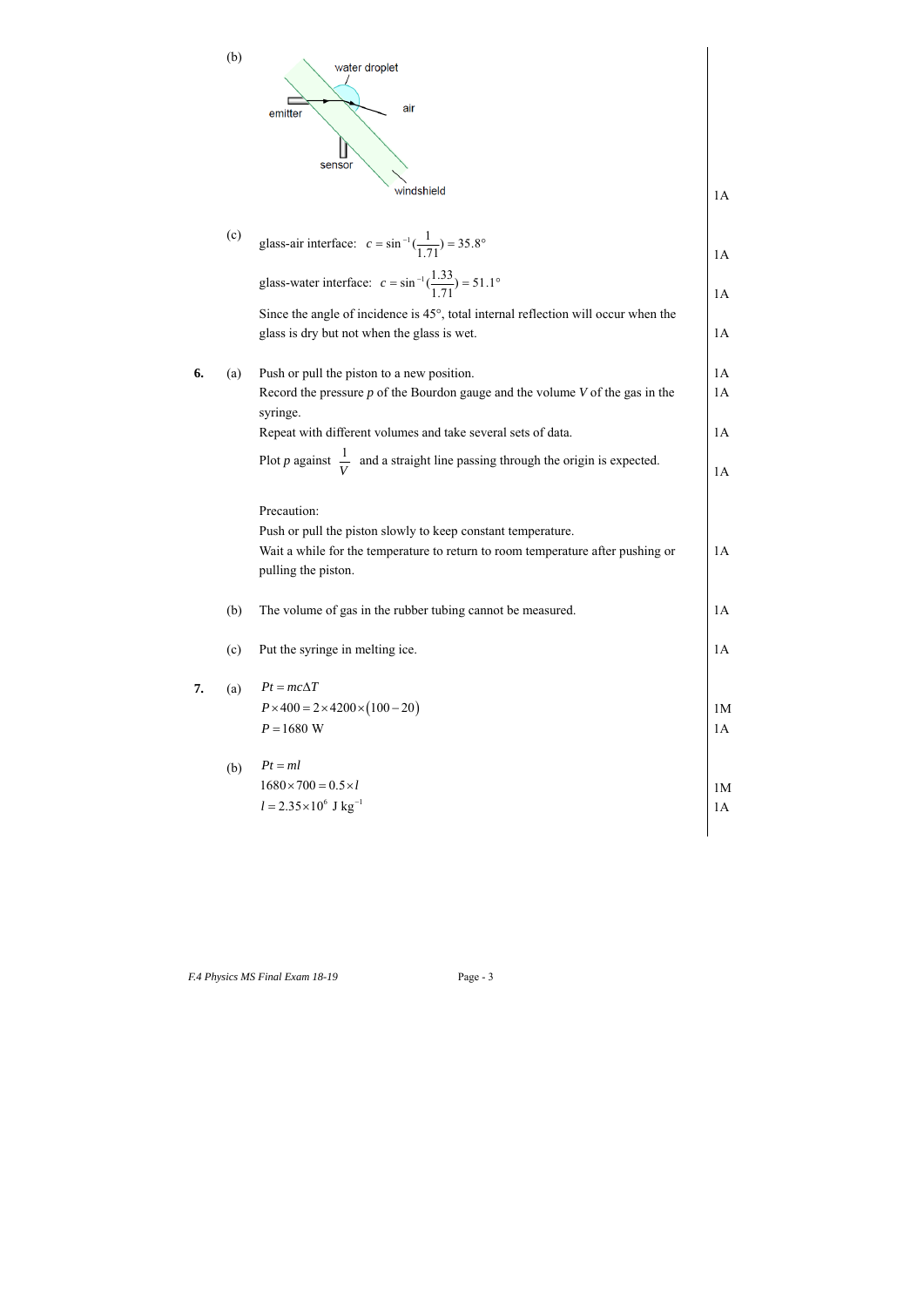**8.** (a) (i)

$$
n = \frac{pV}{RT} = \frac{1.01 \times 10^5 \times 100 \times 10^{-6}}{8.31 \times (20 + 273)} = 4.15 \times 10^{-3}
$$
 1M

(ii)  
\n
$$
pV = \frac{1}{3} N m c_{rms}^2
$$
\n
$$
1.01 \times 10^5 \times 100 \times 10^{-6} = \frac{1}{3} \times 4.15 \times 10^{-3} \times 0.006 \times \overline{c_{rms}^2}
$$
\n
$$
c_{rms} = 1100 \text{ m s}^{-1}
$$
\n1A

OR

$$
\frac{1}{2}m\overline{c_{rms}^2} = \frac{3RT}{2N_A}
$$

$$
c_{rms} = \sqrt{\frac{3RT}{N_A m}} = \sqrt{\frac{3 \times 8.31 \times (20 + 273)}{0.006}}
$$

$$
c_{rms} = 1100 \text{ m s}^{-1}
$$

(b) (i) 
$$
1.01 \times 10^5
$$
 Pa

(ii)  
\n
$$
\frac{V_1}{T_1} = \frac{V_2}{T_2}
$$
\n
$$
\frac{h}{80 + 273} = \frac{20}{20 + 273}
$$
\n
$$
h = 24.1 \text{ cm}
$$
\n1A

(iii)  
\n
$$
\Delta KE = \frac{3}{2} nR\Delta T = \frac{3}{2} \times 4.15 \times 10^{-3} \times 8.31 \times (80 - 20) = 3.10 \text{ J}
$$
\n
$$
1 \text{A}
$$

9. (a) 
$$
2100-640-f = 2560 \times 0.4
$$
  
\n $f = 436$  N

(b) 
$$
T-436 = 960 \times 0.4
$$
  
\n $T = 820$  N

(c) 
$$
F = mg \sin \theta + f_1 + f_2
$$
  
\n
$$
10000 = (1600 + 960) \times 9.81 \sin \theta + 640 + 436
$$
  
\n $\theta = 20.8^\circ$   
\n1M  
\n1A